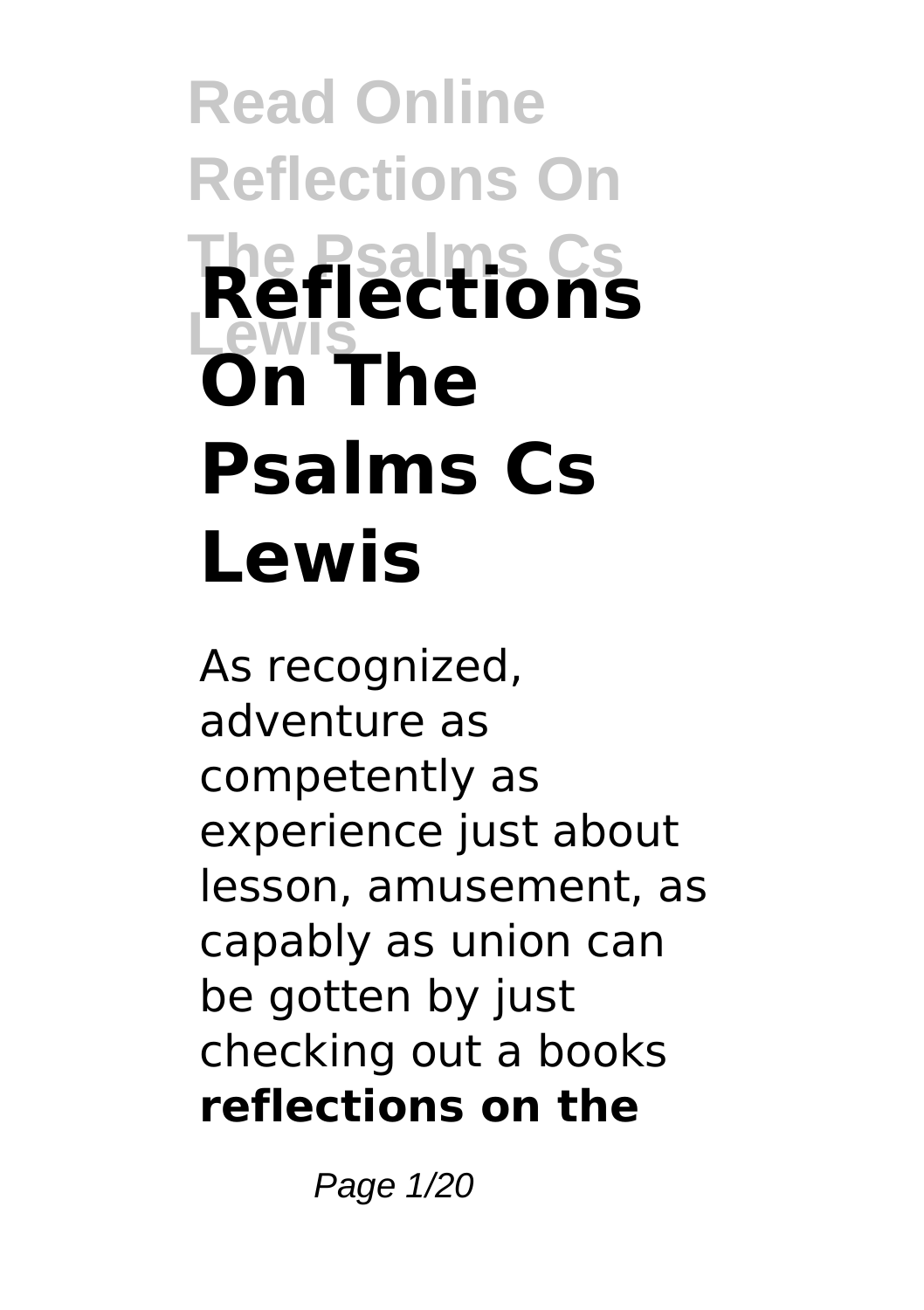**Read Online Reflections On The Psalms Cs psalms cs lewis** then lit is not directly done, you could put up with even more a propos this life, regarding the world.

We have enough money you this proper as capably as simple mannerism to acquire those all. We manage to pay for reflections on the psalms cs lewis and numerous books collections from fictions to scientific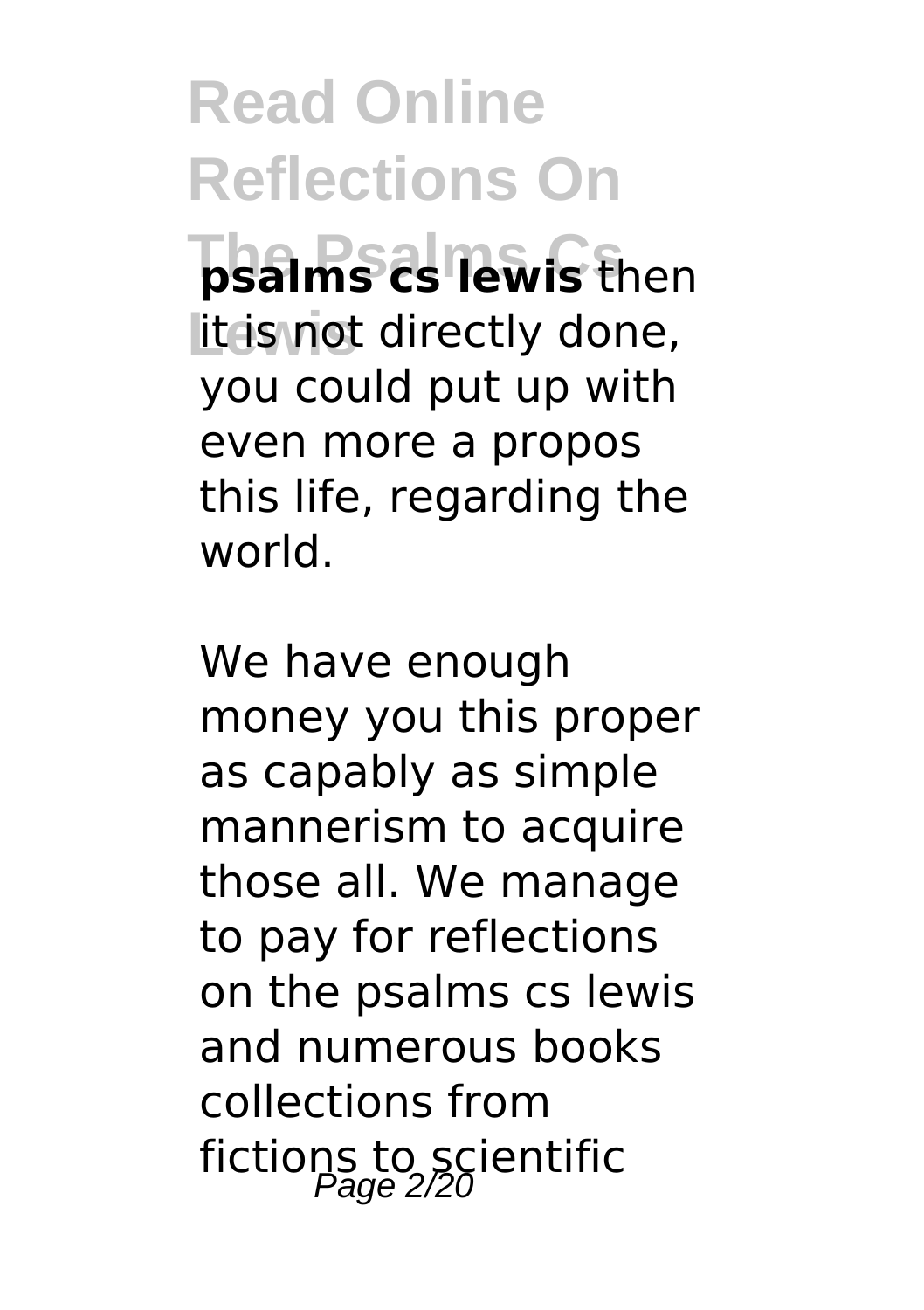**Read Online Reflections On Tesearch in any way. Lewis** among them is this reflections on the psalms cs lewis that can be your partner.

It's worth remembering that absence of a price tag doesn't necessarily mean that the book is in the public domain; unless explicitly stated otherwise, the author will retain rights over it, including the exclusive right to distribute it. Similarly,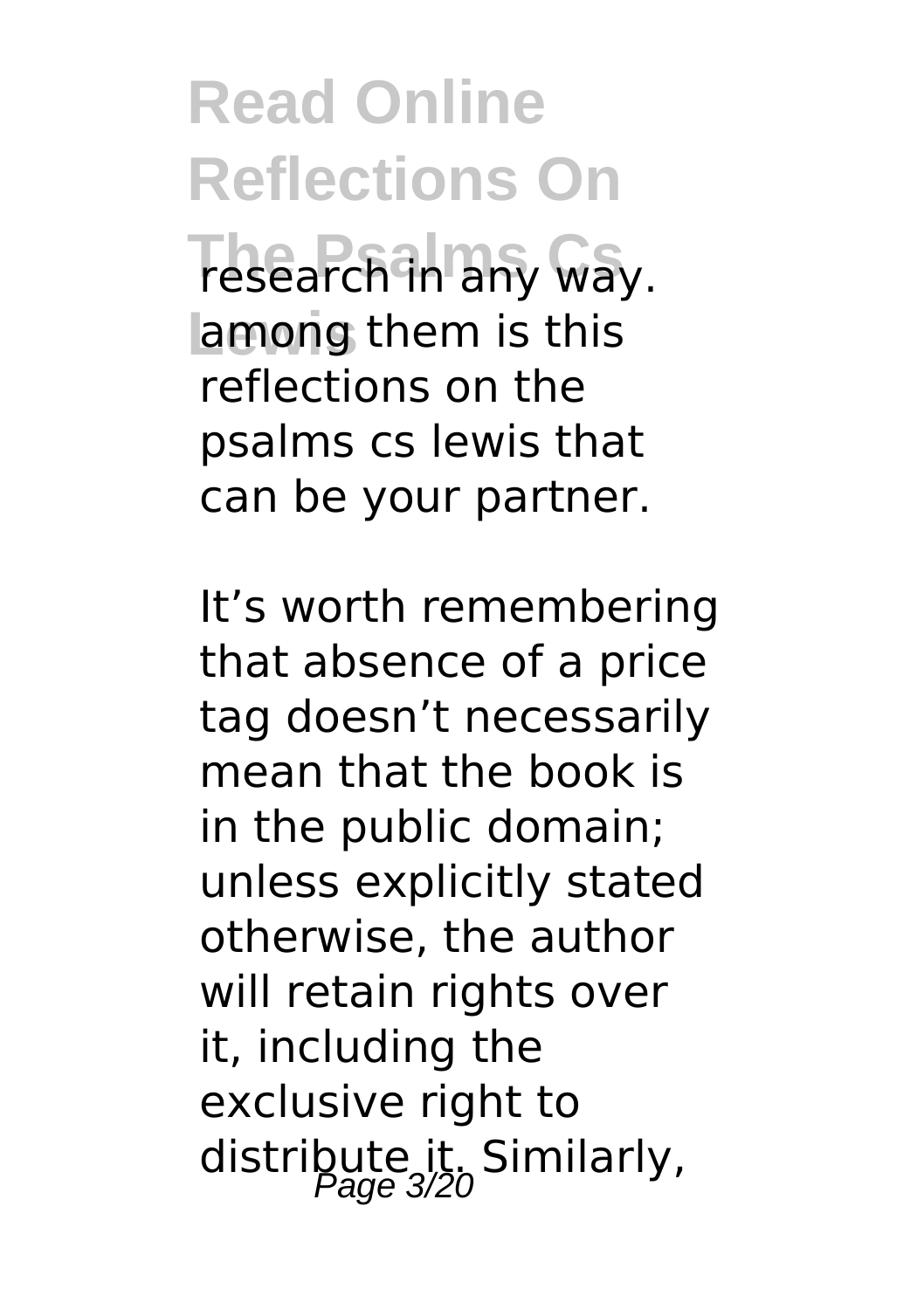**Read Online Reflections On The Psalms Copyright has** expired on an original text, certain editions may still be in copyright due to editing, translation, or extra material like annotations.

### **Reflections On The Psalms Cs**

Why do the nations conspire and the peoples plot in vain? The kings of the earth rise up and the rulers band together against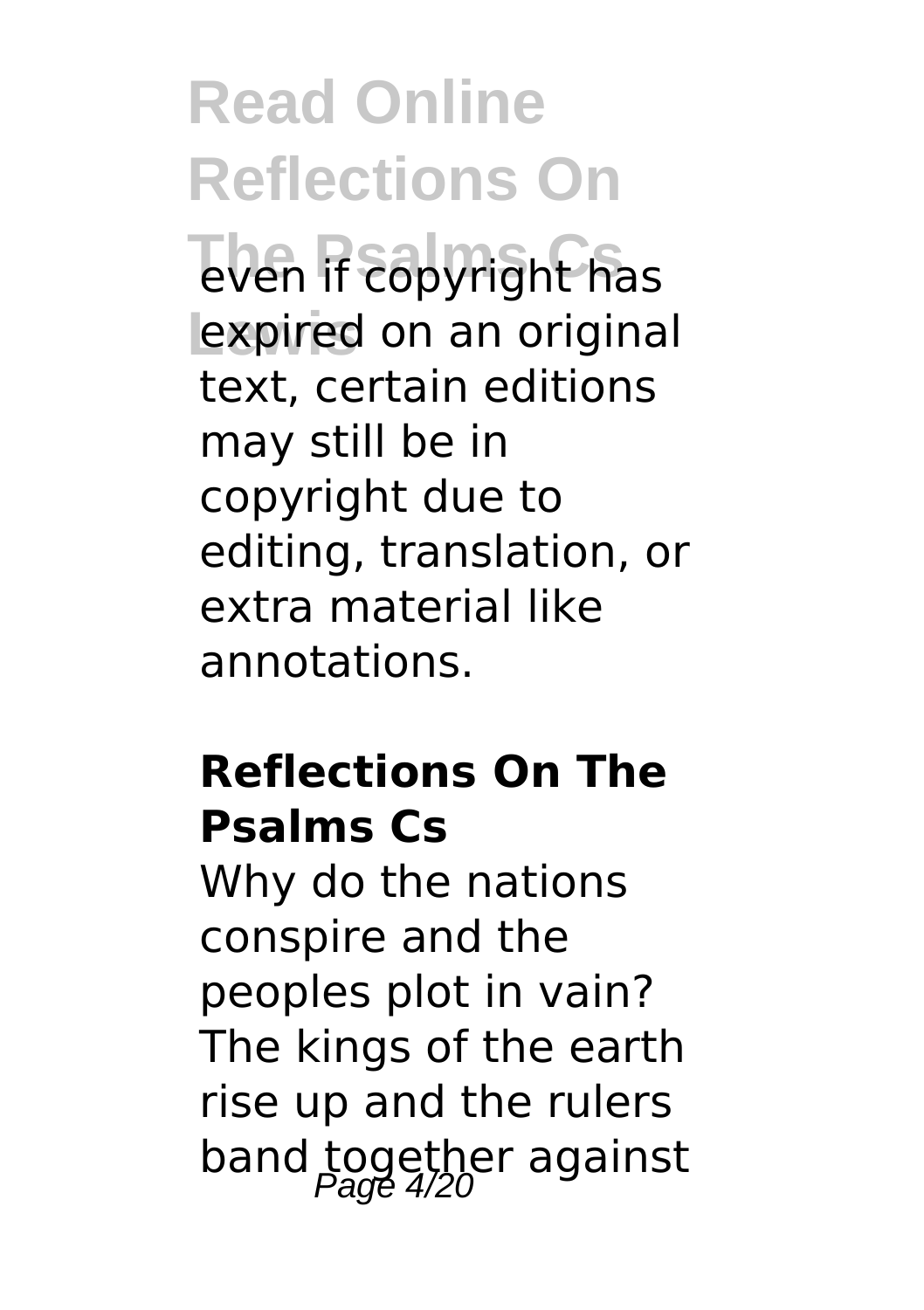**Read Online Reflections On The Psalms Cs** the LORD and against his anointed, saying, "Let us break their chains and throw off their shackles." The One enthroned in heaven laughs; the Lord scoffs at them. He rebukes them in his anger and terrifies them in his wrath, saying,

**Psalm 2 NIV - Why do the nations conspire and the - Bible Gateway**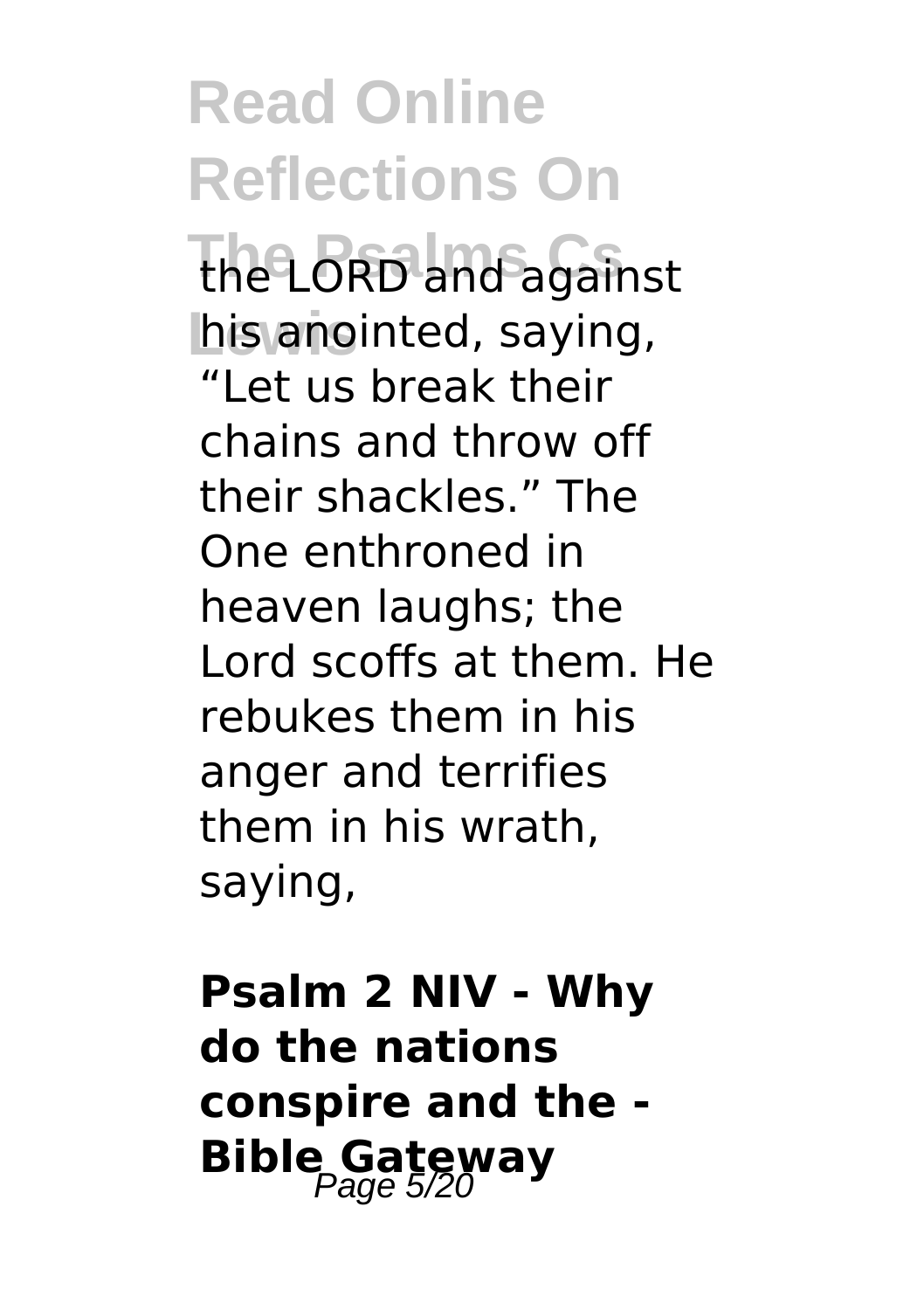**Read Online Reflections On The Psalms Cs** A Grief Observed is a **Lewis** collection of C. S. Lewis's reflections on the experience of bereavement following the death of his wife, Joy Davidman, in 1960.The book was first published in 1961 under the pseudonym N.W. Clerk, as Lewis wished to avoid identification as the author. Though republished in 1963, after his death, under his own name, the text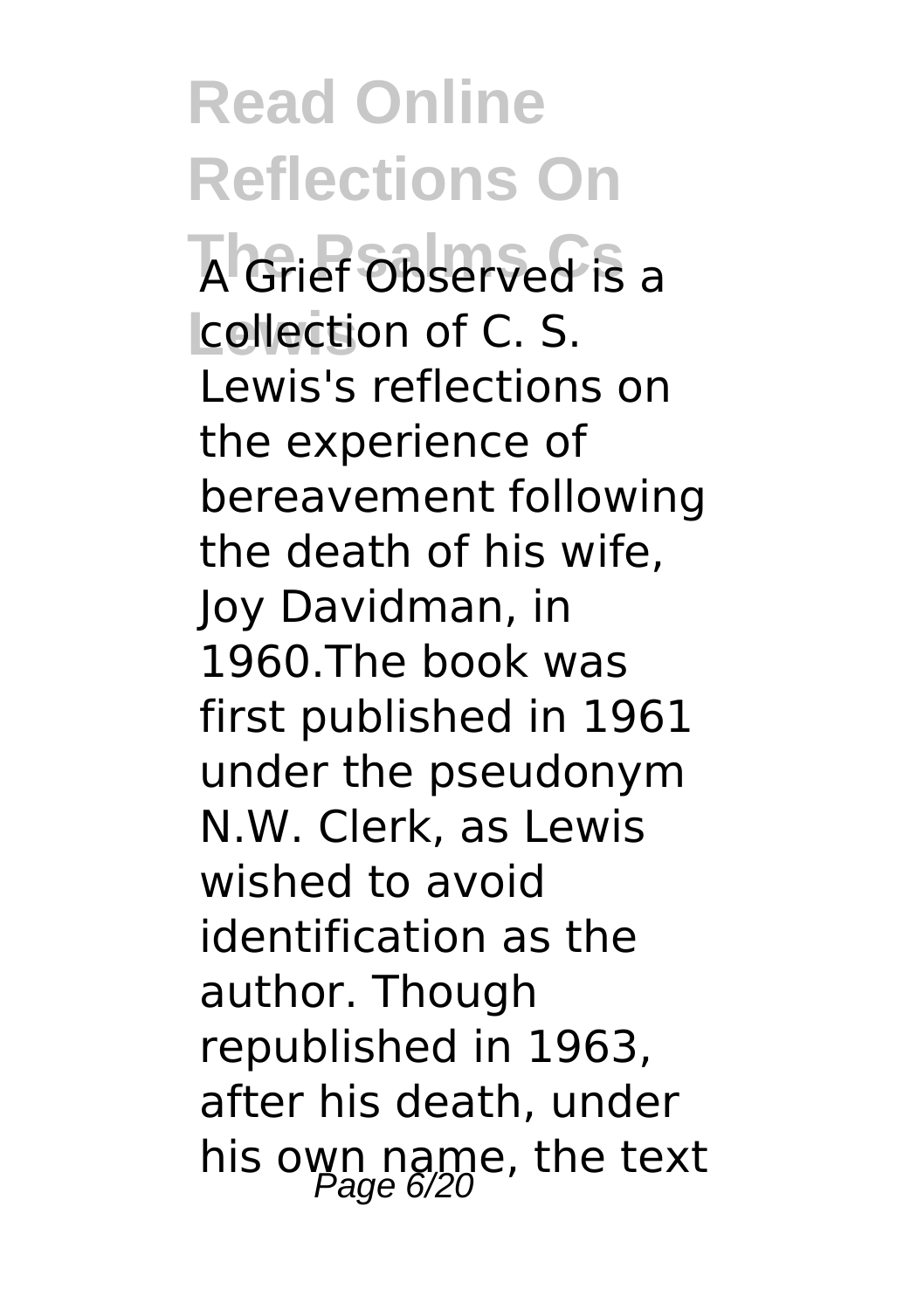# **Read Online Reflections On The Prefers to his wife as L'H" (her first ...**

### **A Grief Observed - Wikipedia**

Source: "Reflections on the Psalms" (1964) 42. Pain @CSLewisDaily. Quote: "God, who foresaw your tribulation, has specially armed you to go through it, not without pain but without stain. " Source: "Collected Letters of C. S. Lewis" (2006) 41.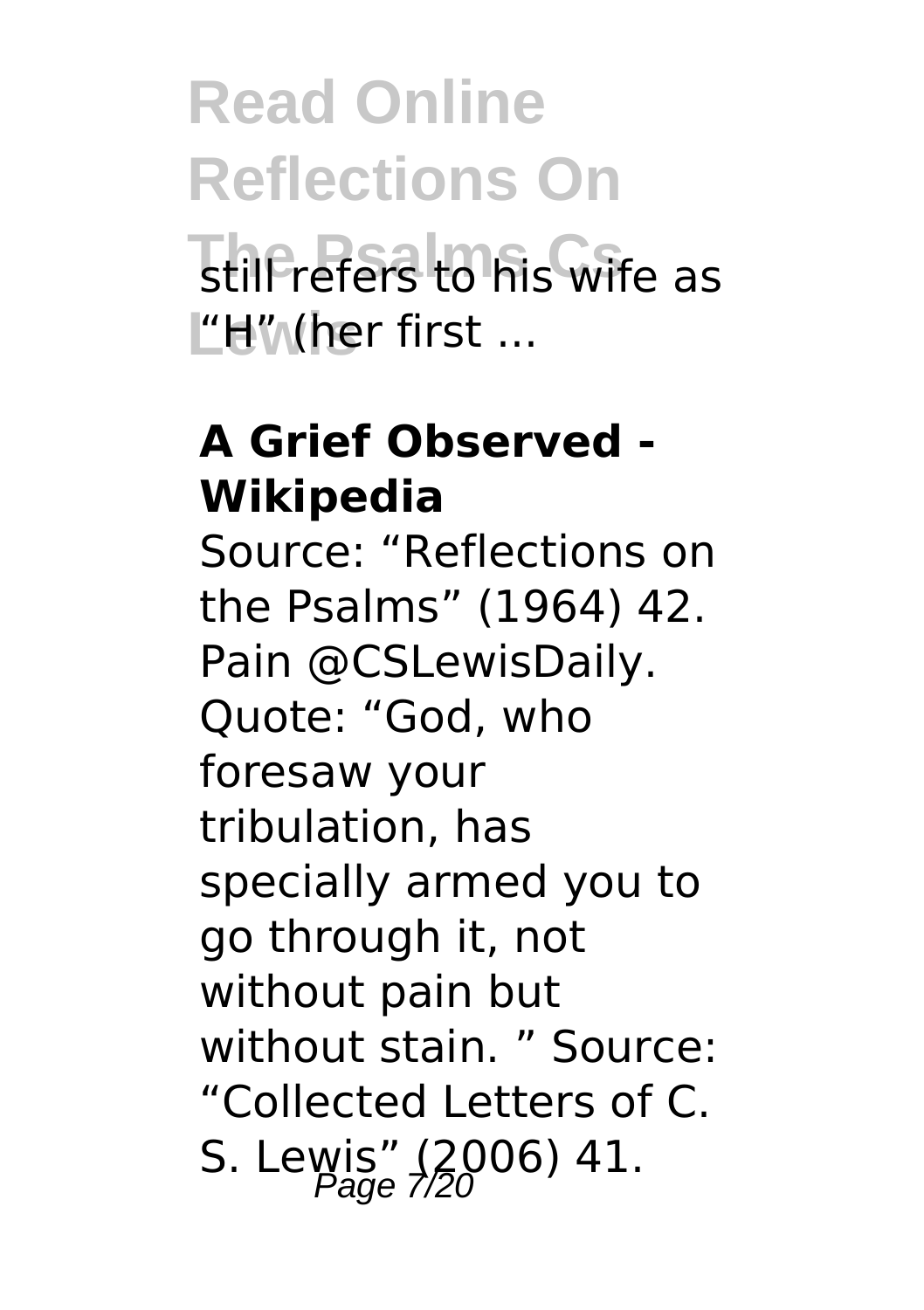**Read Online Reflections On Presence of God**<sup>S</sup> **Lewis** @CSLewisDaily. Quote: "We may ignore, but we can nowhere evade, the presence of God. The world is crowded with him. He

## **Top 100 C.S. Lewis quotes - Deseret News**

...

C. S. Lewis, The Abolition of Man, or Reflections on Education with Special Reference to the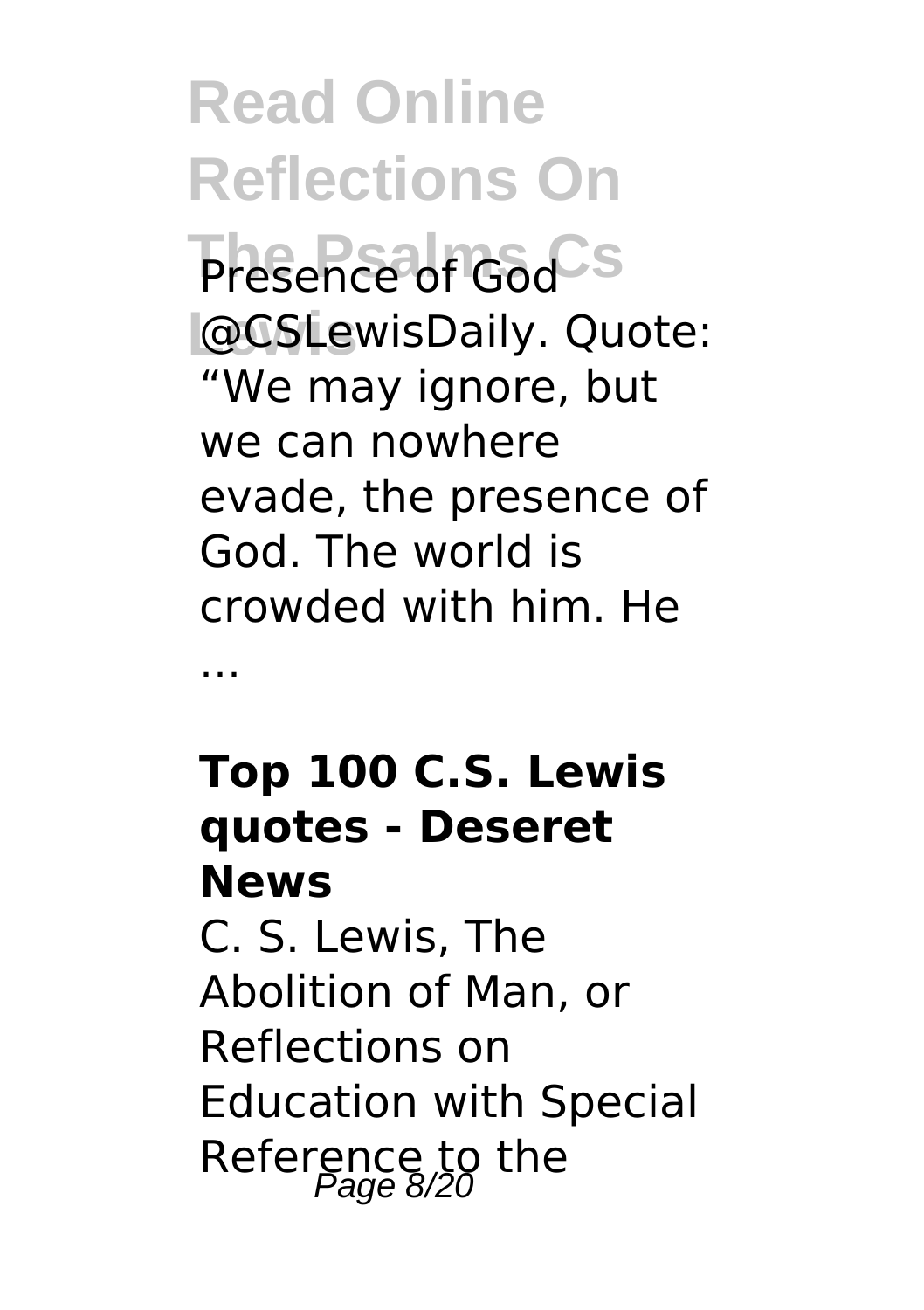**Read Online Reflections On** Teaching of English in **the Upper Forms of** Schools, in The Complete C. S. Lewis Signature Classics (San Francisco/New York: HarperSanFrancisco, A division of HarperCollinsPublishers , 2002), p. 469.

#### **The Abolition of Man - Official Site | CSLewis.com** Reflections on the

Psalms (1958) The Four Loves  $(1960)$  Studies in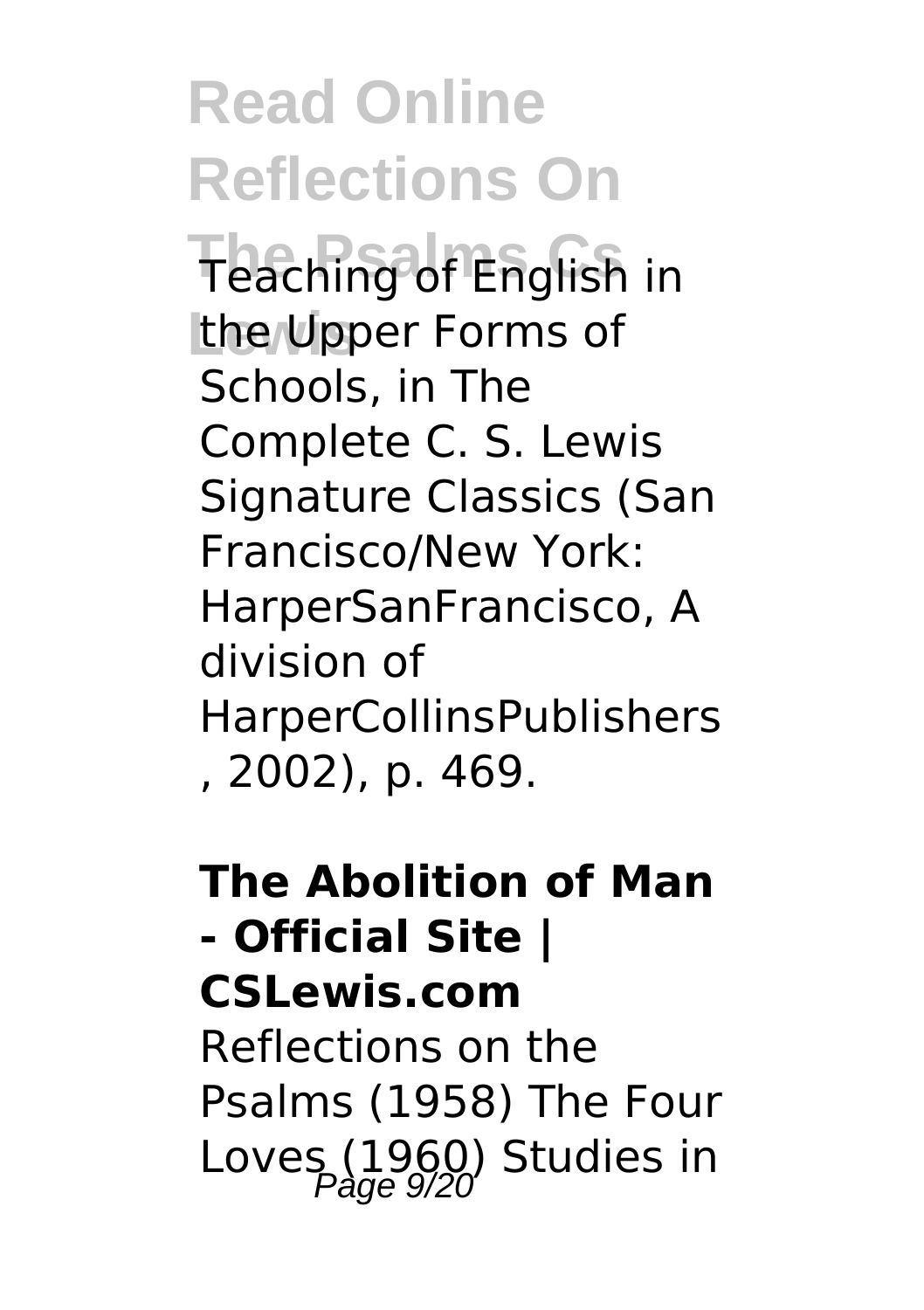# **Read Online Reflections On**

**Words (1960) The**<sup>S</sup> **Lewis** World's Last Night and Other Essays (1960) An Experiment in Criticism (1961) A Grief Observed (1961; first published under the pseudonym N. W. Clerk) They Asked for a Paper: Papers and Addresses (1962; all essays found in Essay Collection [2000])

**C. S. Lewis bibliography - Wikipedia**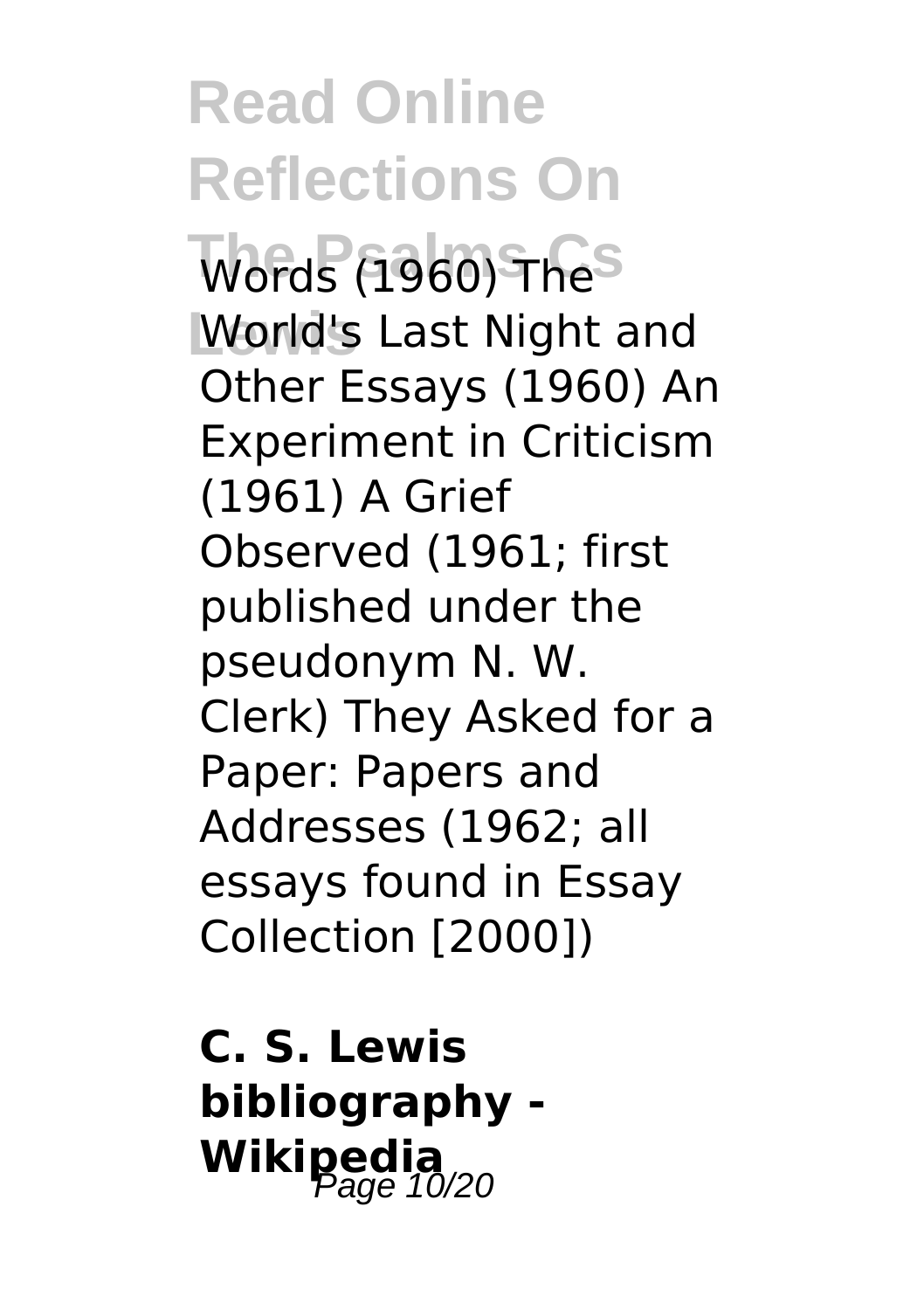**Read Online Reflections On Then he said to** them, s<sup>"</sup>These are my words that I spoke to you while I was still with you—that everything written about me in the law of Moses, the prophets, and the psalms must be fulfilled." 45 Then he opened their minds to understand the scriptures, 46 and he said to them, "Thus it is written, that the Messiah is to suffer and to rise from the dead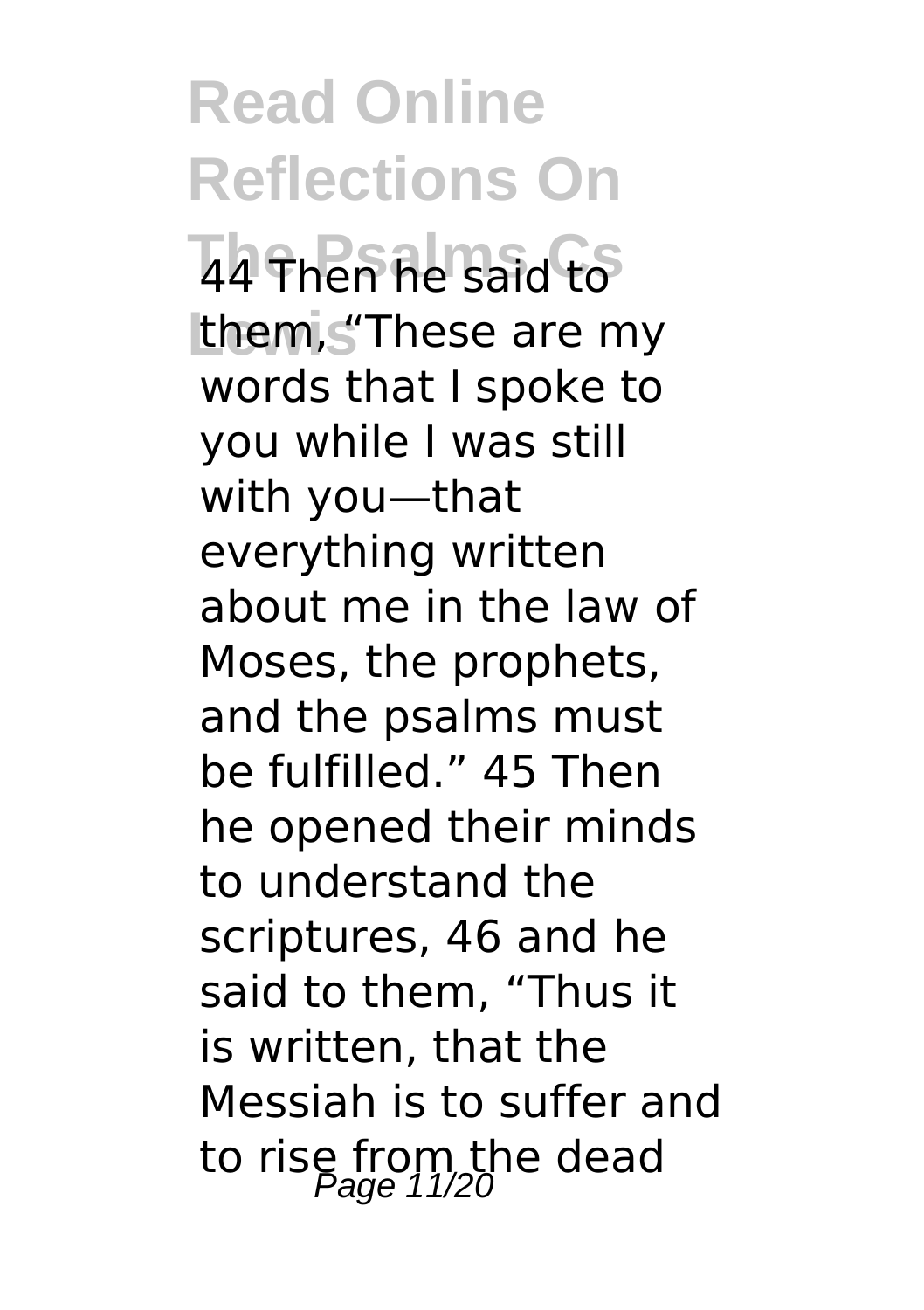**Read Online Reflections On That Hold day, 47 Lewis** and that ...

# **Luke 24 NRSV - The Resurrection of Jesus - Bible Gateway** Expositions of the Psalms 1–32 As the psalms are a microcosm of the Old Testament, so the Expositions of the Psalms can be seen as a microcosm of Augustinian thought. In the Book of Psalms are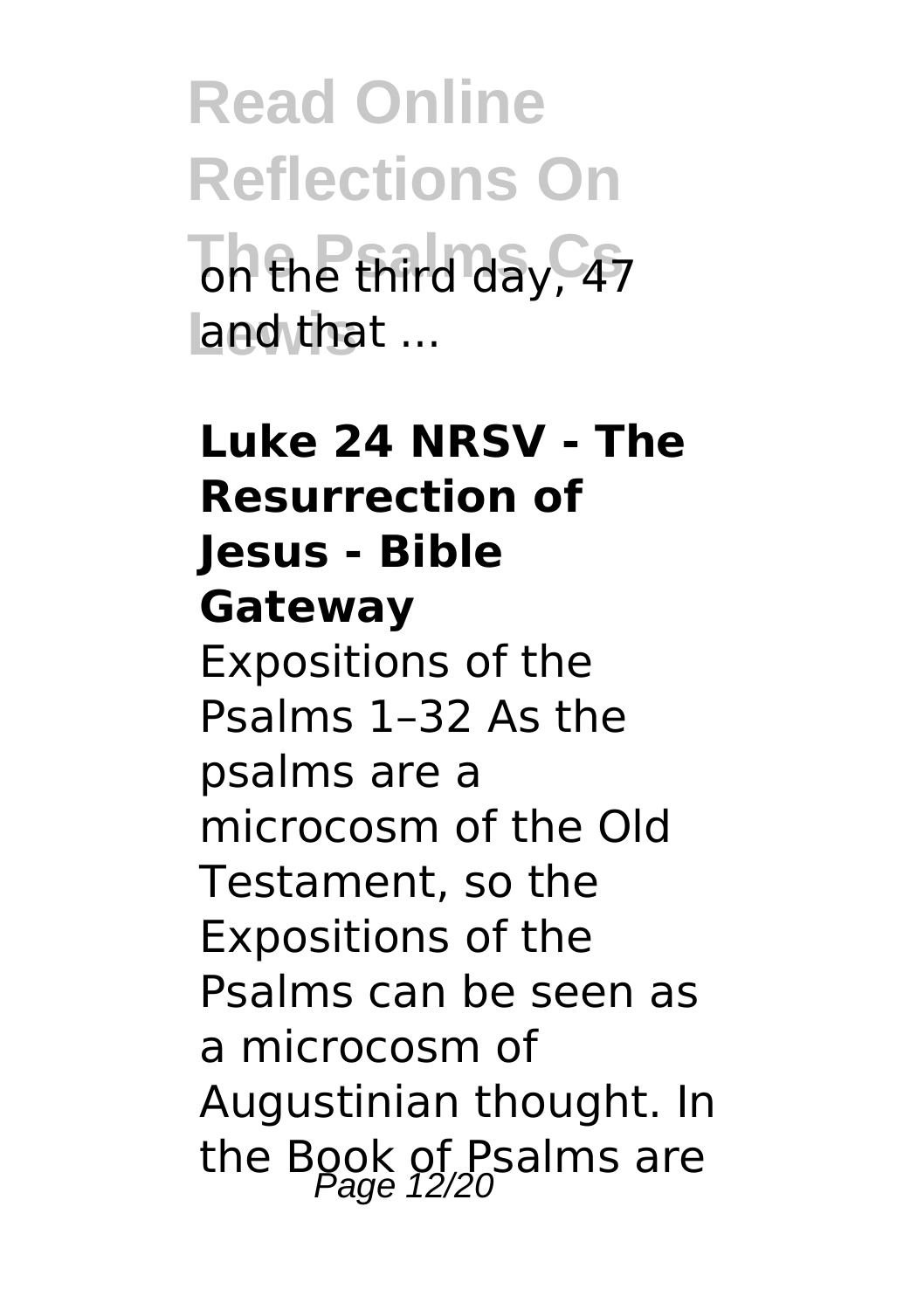# **Read Online Reflections On**

to be found the history **lof the people of Israel,** the theology and spirituality of the Old Covenant, and a treasury of human experience expressed in prayer and poetry.

## **Free Catholic Book and Monthly Sale | Verbum**

CDA&CS Lifts Poultry Show And Sale Suspension: The suspension of North Carolina poultry shows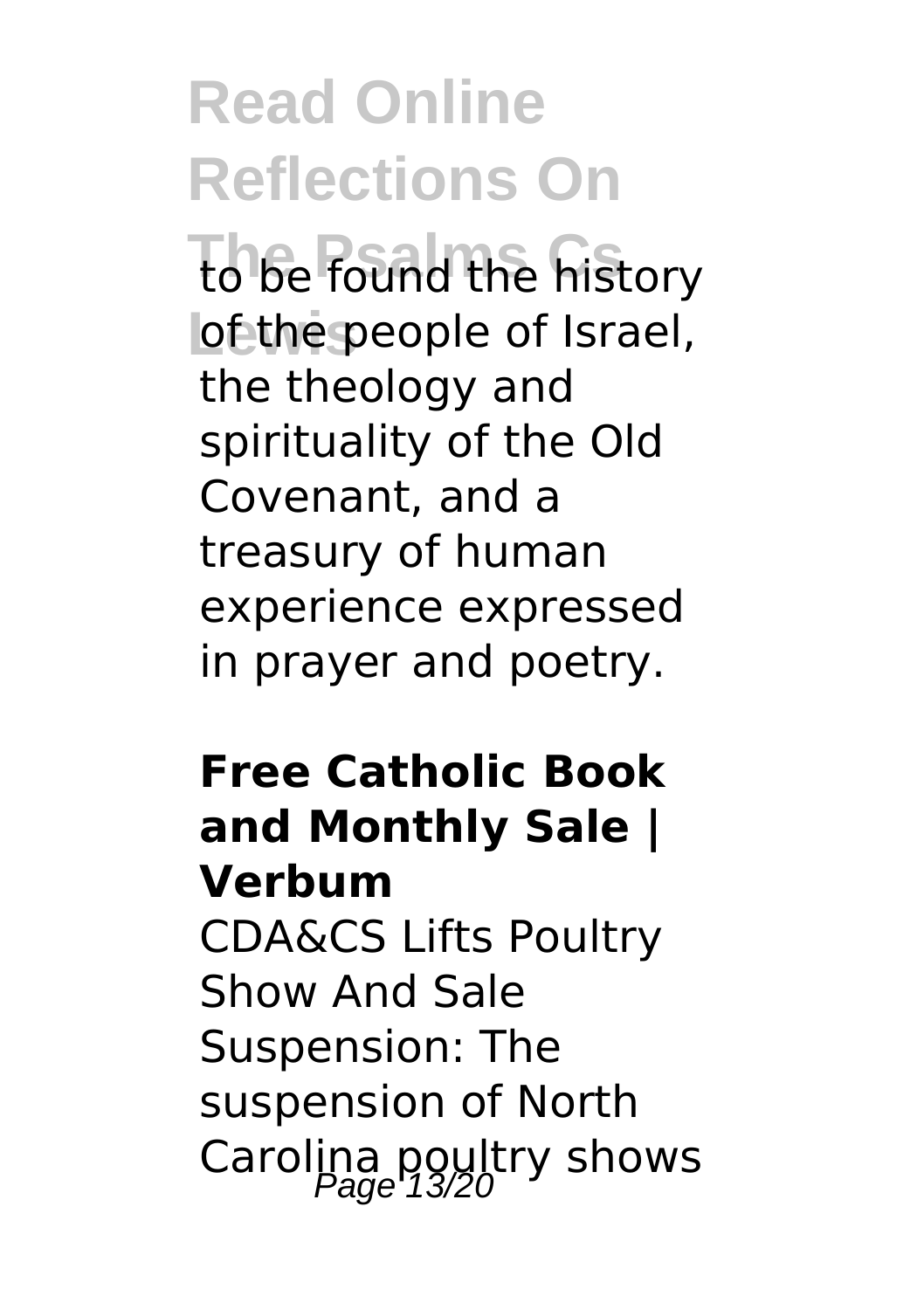**Read Online Reflections On The Psalms Cs** and public sales will be **Lifted as of Wednesday,** June 1. All exhibitions, farm tours, shows, sales, flea markets, auction markets, swaps and meets pertaining to poultry and feathered fowl in North Carolina can resume. Wednesday, June 1, 2022: Read More: Red Cross Issues Ways To Enjoy Your Summer ...

**Lincoln Herald -** Lincolnton, NC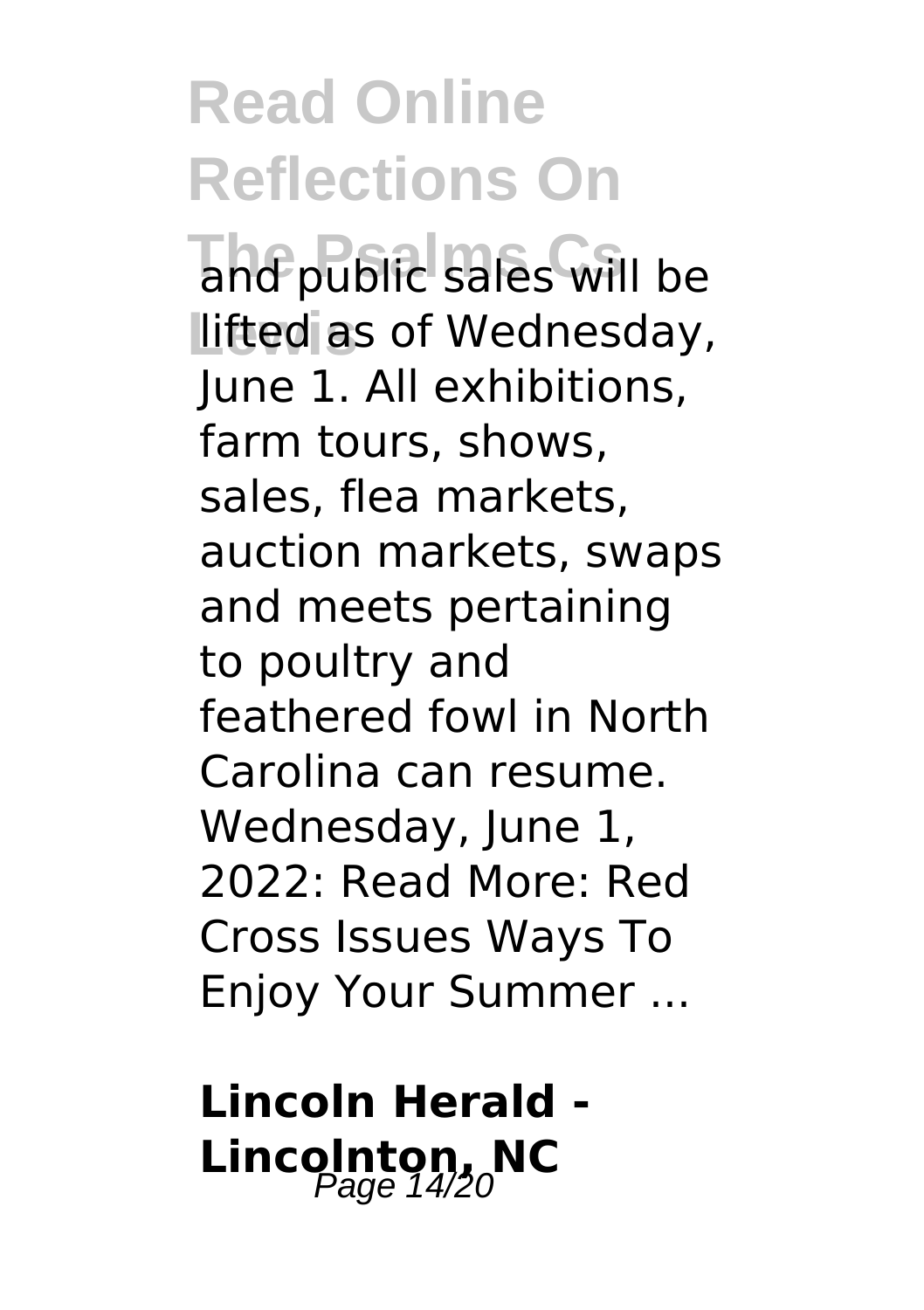# **Read Online Reflections On**

They're articulating, in **loften less intellectual,** but certainly no less emotional, ways what CS Lewis observed in Reflections on the Psalms, about discovering something joyful and joy-filled and which we wish to praise: I think we delight to praise what we enjoy because the praise not merely expresses but completes the enjoyment; it is its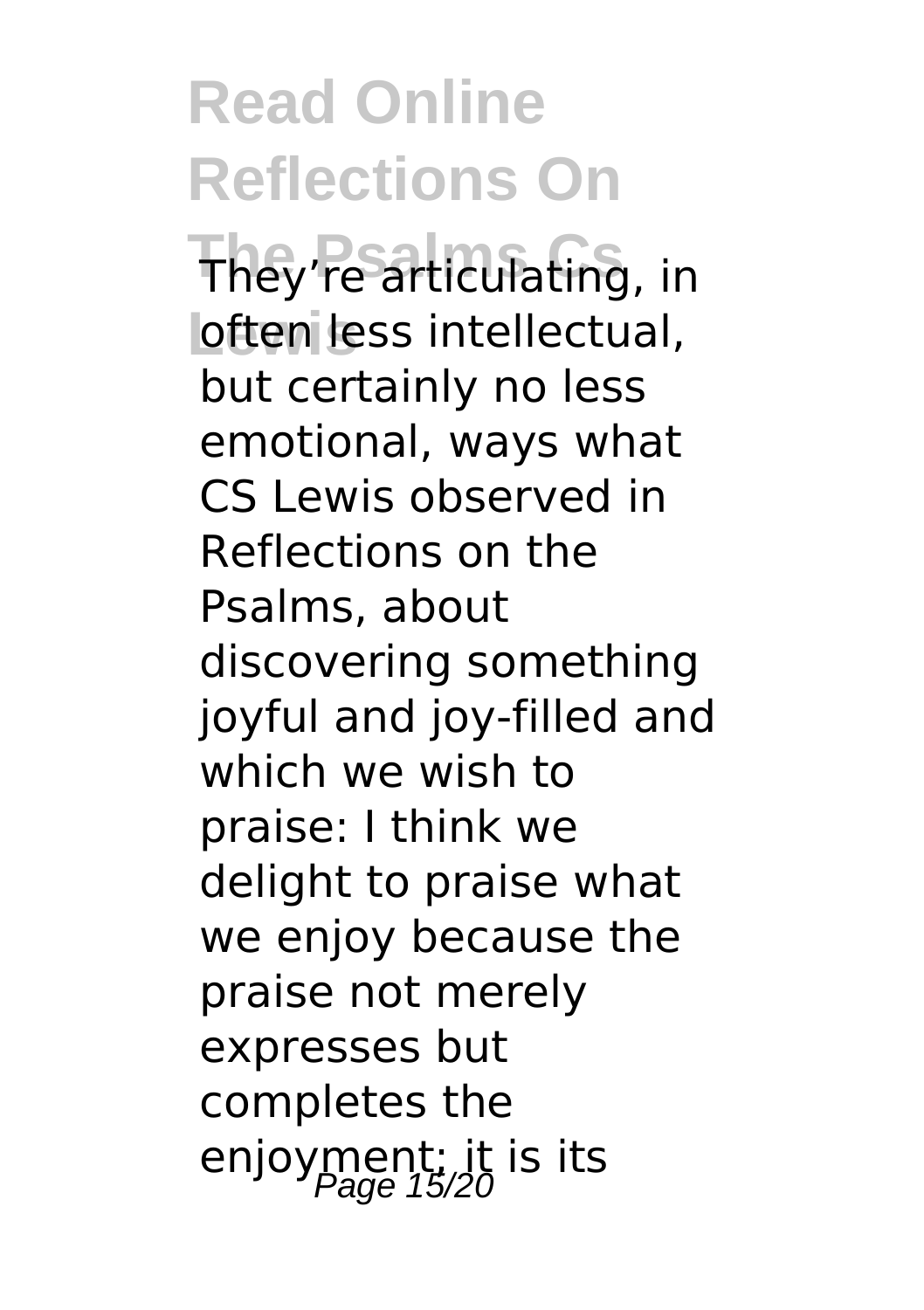**Read Online Reflections On Tappointed Ims Cs Lewis** consummation. It is not out of compliment ...

### **I Can't Believe I've Never Heard This Song Before!**

Clive Staples Lewis, plus connu sous le nom de C. S. Lewis, né à Belfast le 29 novembre 1898 et mort à Oxford le 22 novembre 1963, est un écrivain et universitaire britannique. Il est connu pour ses travaux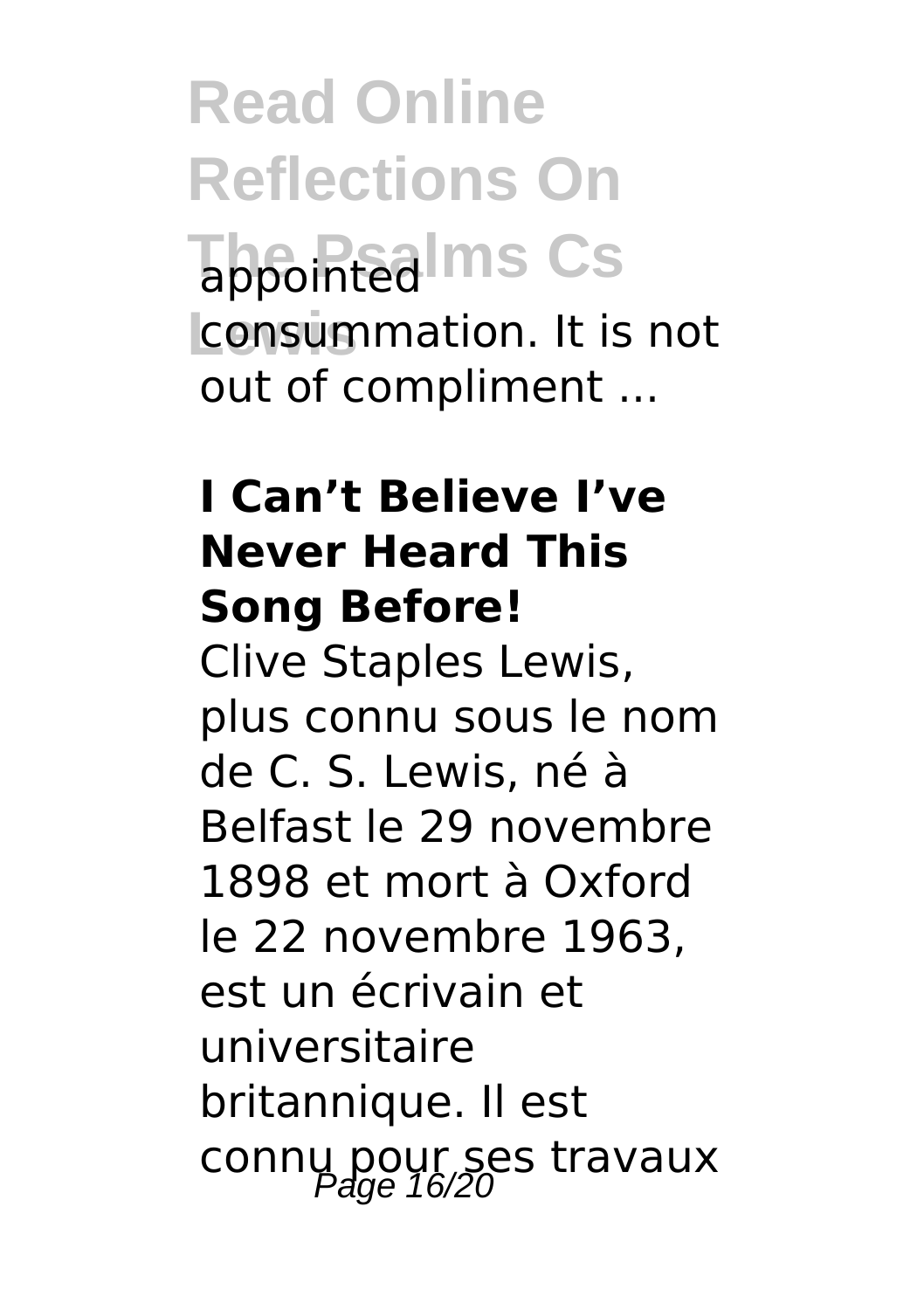**Read Online Reflections On** Tur la littérature<sup>Cs</sup> **Lewis** médiévale, ses ouvrages de critique littéraire et d'apologétique du christianisme, ainsi que pour la série des Chroniques de Narnia parues entre 1950 et 1957.

### **C. S. Lewis — Wikipédia**

General Emergencies: See the Emergencies page: Your Scheme: Please Login to see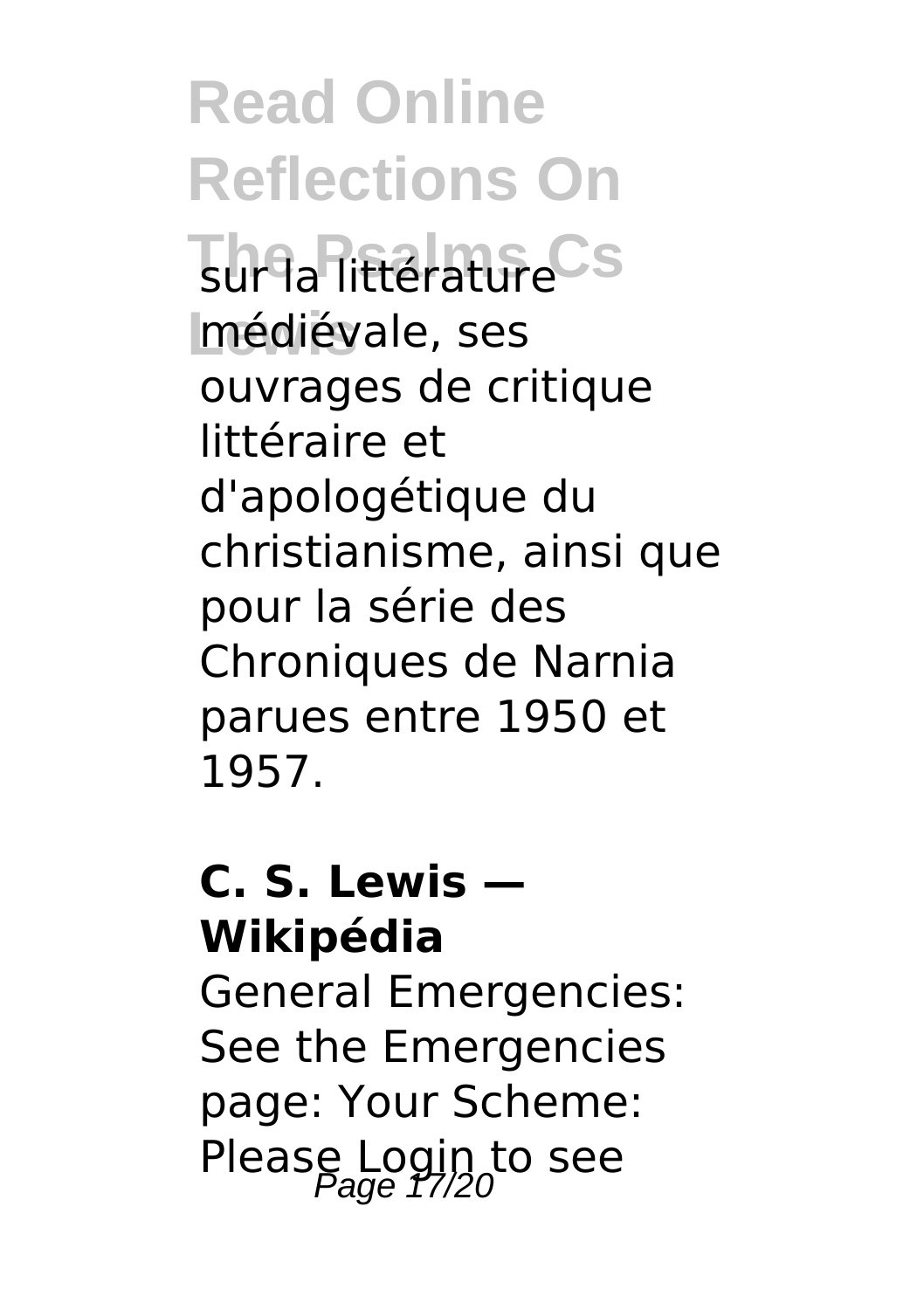**Read Online Reflections On The Psale Specific CS Lewis** contacts: Client Meeting Hours: 6PM to 9PM weekdays: Your Strata Manager: See this page for contact details: Our ABN: 31 064 030 324

### **Contact Us | Netstrata**

Within the wisdom tradition, clouds mostly form part of the created order which manifests God's glory and power (e.g. Job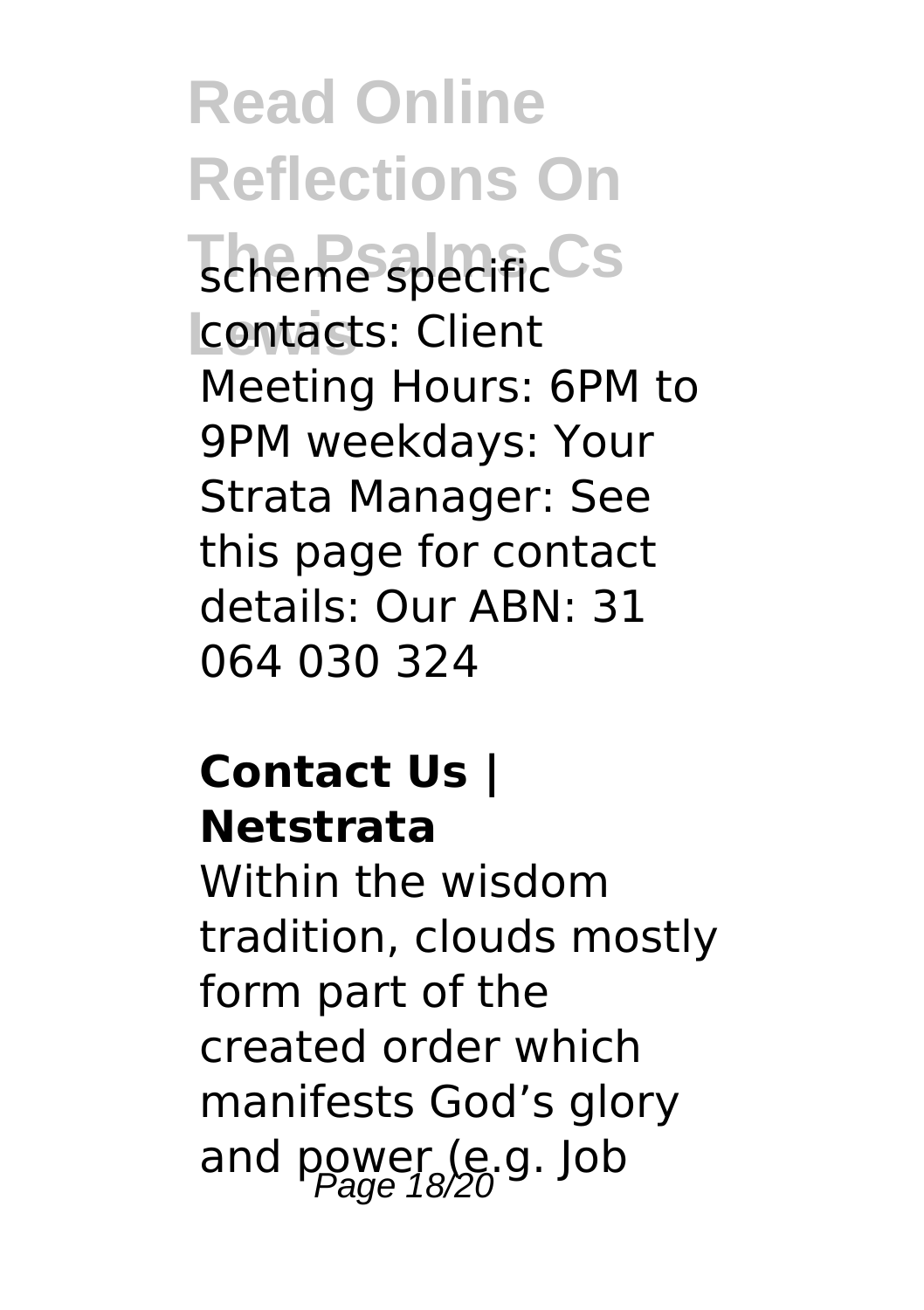**Read Online Reflections On 37.15) but this is s Lewis** combined in the Psalms with the previous narrative tradition. So God 'makes the clouds his chariots' (Ps 104.3) as a symbolic expression of his presence and power in the natural realm.

Copyright code: [d41d8cd98f00b204e98](/sitemap.xml) [00998ecf8427e.](/sitemap.xml)